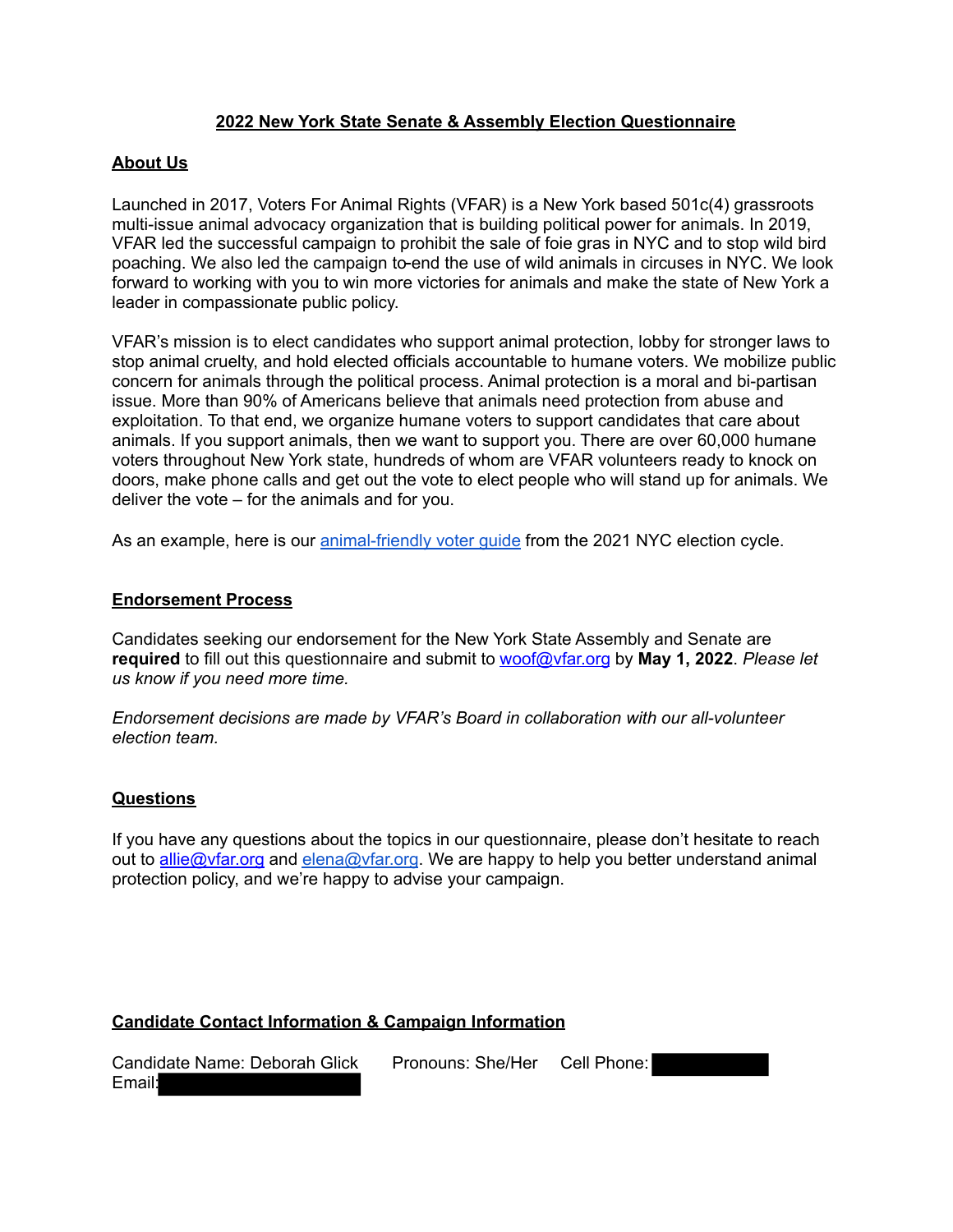Campaign Manager: Justin Shea Pronouns: He/Him Cell Phone: Email: j

District: 66

Cities/Towns/Villages/Neighborhoods In Your District: Greenwich Village, SoHo, NoHo, Tribeca

Party: Democratic

Office Sought: NYS Assembly

Incumbent/Challenger: Ryder Kessler, challenger

Name of Campaign Committee: Friends of Deborah Glick

Campaign Field Office Address

Campaign Website: http://www.deborahglick.com/

Campaign Social Media: @deborahjglick

Occupation/Employer

Organizational Affiliations, if any: Village Independent Democrats, Downtown Women for Change, Downtown Independent Democrats

### Endorsements, if any

Village Independent Democrats, Downtown Independent Democrats, Village Reform Democratic Club, 504 Democratic Club, Hotel Trades Council, AFSCME District Council 37, 1199 SEIU, IATSE Local One, LiUNA NY, Reps. Jerry Nadler and Carolyn Maloney, Senators Brad Hoylman and Liz Krueger, Assemblymembers Dick Gottfried and Harvey Epstein, City Councilmembers Erik Bottcher, Chris Marte, and Gale Brewer, Civil Rights Activist Maya Wiley, and LGBTQ Victory Fund.

### **Personal Initiatives**

1. Do you feel that promoting the humane treatment of animals should be a priority for the New York State Legislature?

Yes, I have always treated animal rights as one of my top priorities in the state Assembly and firmly believe that colleagues should as well.

2. Do you have any achievements to date on humane issues, *e.g*. supporting humane legislation, adopting a shelter pet, volunteering with an animal rescue organization, supporting any national or local animal protection orgs, living a plant-based (vegan or vegetarian) lifestyle, etc.? Did you grow up with or currently live with any companion animals?

Over the years I have adopted several cats including z level cats, one of which is still with me. I contribute to several organizations from Best Friends to Defenders of Wildlife to Wildbird Fund and Heart of the Catskills Humane Society. I am proud to have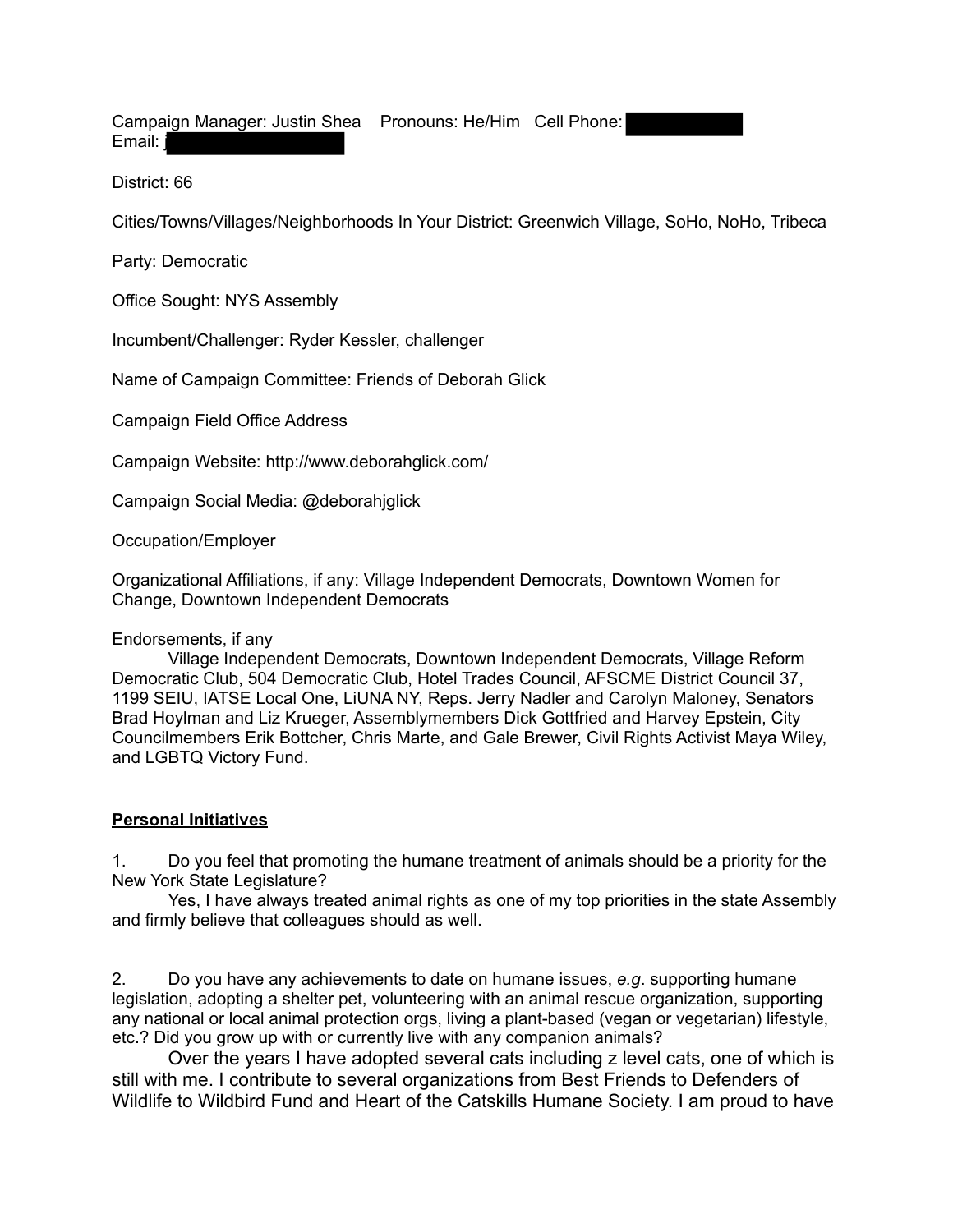sponsored and cosponsored many bills to further the human treatment of animals that have been passed into law. To name a few:

- I sponsored legislation, passed in 2007, to ban the electrocution of fur-bearing animals.
- In response to live-shot.com I was proud to sponsor and pass legislation to ban on-line hunting or internet shooting.
- I sponsored the law prohibiting insurers from refusing to issue or renew a policy based on the breed of a dog owned by the policyholder that was signed into law in 2021.
- I sponsored the law requiring judges to consider the best interest of companion animals in divorce suits.
- 3. What animal issues will you prioritize and lead on as a member of the NYS legislature?

I will prioritize working to pass my bill to prohibit hunting tournaments and competitions. This would have an immediate impact on many wildlife populations across the state. The humane society recently put out a report detailing the disturbing nature of coyote hunting contests that take place in parts of upstate New York. These events are not rare, and lead to the unnecessary deaths of numerous animals each year. Putting an end to this practice is incredibly important for wildlife in New York, and would bring our state in line with our progressive counterparts that have already taken action such as Massachusetts and California. I will also work to pass my bill to establish a tort for the wrongful injury or death of a companion animal and my bill with Assemblymember Rosenthal to prohibit the sale of cosmetics tested on animals would hopefully lead to companies ceasing this harmful practice. I also recently passed in the Assembly a bill to prohibit the use of lead ammunition on state lands and will be working with my colleagues to ensure its passage in the Senate.

4. Will you commit to having a designated person in your office to handle animal issues?

Yes, I will continue to ensure all animal rights organizations have a main point of contact in my office as they always have.

5. How would you work to empower the animal advocacy community to reach new success and growth into the 2023-2025 term and ensure that New York is on the forefront of animal protection?

I will continue to meet with members of animal advocacy groups and will attend any events hosted by such organizations to which I am invited. Additionally, I will speak out on behalf of pro-animal legislation and initiatives during conference meetings with other Democratic members of the Assembly.

## **PRIORITY LEGISLATION**

## **1. Companion Animals: Pet Stores**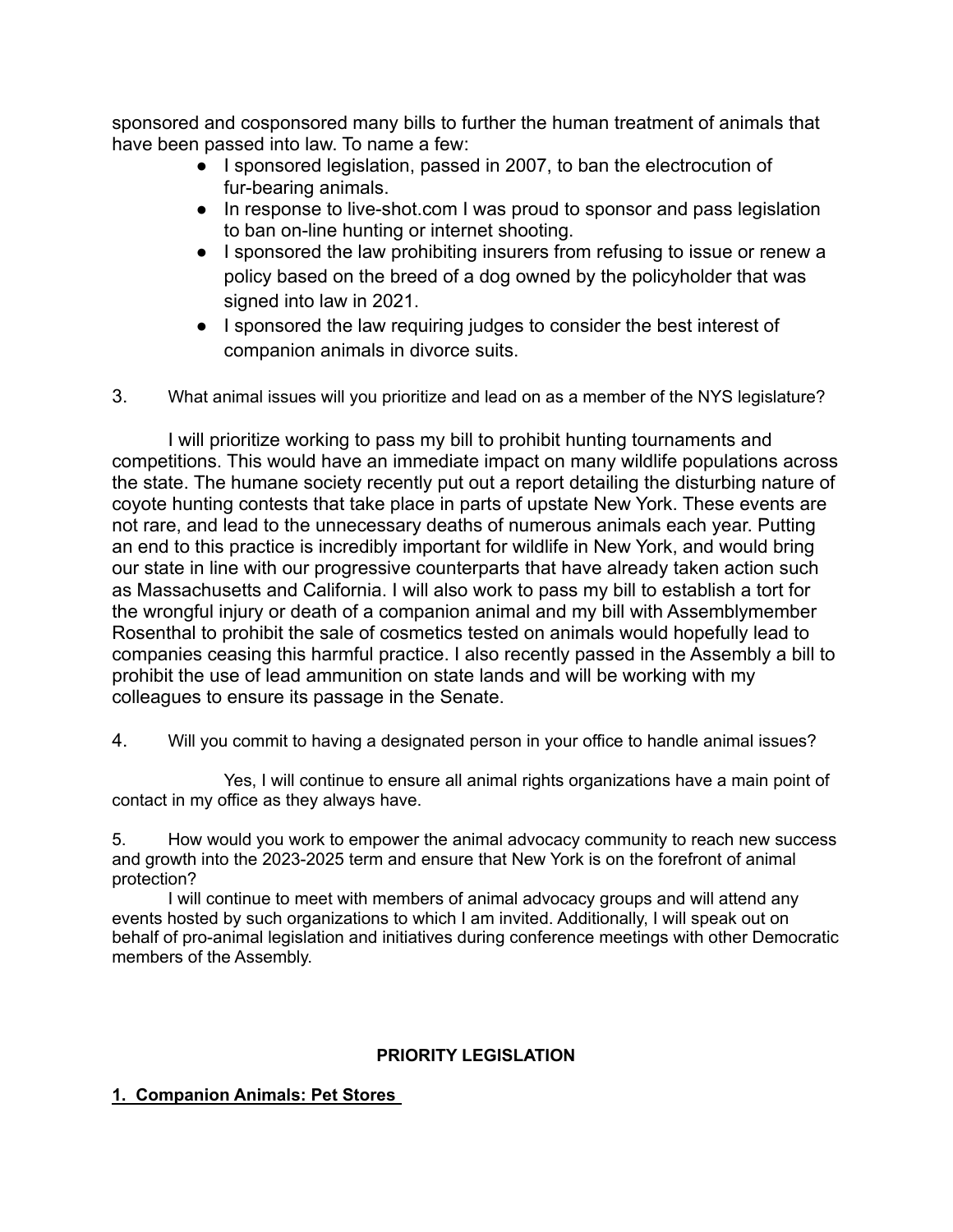Puppy mills are commercial dog-breeding facilities that make money by producing large numbers of puppies as quickly as possible, breeding dogs over and over in cruel conditions. Puppy mills and pet stores have repeatedly been found to have poor sanitation, infectious diseases, overcrowded cages, animals receiving no exercise, proper veterinary care, protection from harsh weather conditions, or adequate food and water. These out-of-state breeders send their puppies into New York via a pipeline of middlemen who ship them to pet stores to be sold to the public. More info here.

#### **Would you cosponsor and vote for A.4283/S.1130 (Rosenthal/Gianaris), which would end the sale of dogs, cats and rabbits in pet stores and promote adoption of these animals?**

*YES* / NO

### **Additional Comments:**

I am glad to already be a co-sponsor of this important bill!

### **2. Protecting New York's Wildlife: Ending Killing Contests**

Wildlife killing contests are organized events in which participants compete for cash and prizes for killing the most, heaviest or even smallest animals within a certain time period. These competitive killing events are inhumane, serve no legitimate purpose, and are not a science-based form of wildlife management. They simply glorify and incentivize killing animals. These competitions are considered cruel by many hunters and wildlife management agencies. Eight states, including Vermont, Maryland and Arizona have already prohibited wildlife killing contests.

### **Would you cosponsor and vote for A.5746/S.6643 (Glick/Kennedy) to end wildlife killing contests in New York State?**

*YES* / NO

### **Additional Comments:**

As mentioned in my response to question 3, I am the sponsor of A5746 and it will be one of my top priority bills this session and, if it does not pass this year, next session as well.

### **LEGISLATION, BUDGET, AND POLICY**

### **3. Funding for Companion Animal Sheltering and Wildlife Rescue**

### **A. Companion Animal Capital Fund**

The New York State Animal Protection Federation's 2021 Shelter Capital Needs Survey shows that there are 26 shelters in New York with capital needs of \$56.7 million. These underfunded animal rescue and sheltering organizations provide vitally needed services and deserve state funding. The failure of New York to fully fund these facilities that serve all New Yorkers demands immediate correction.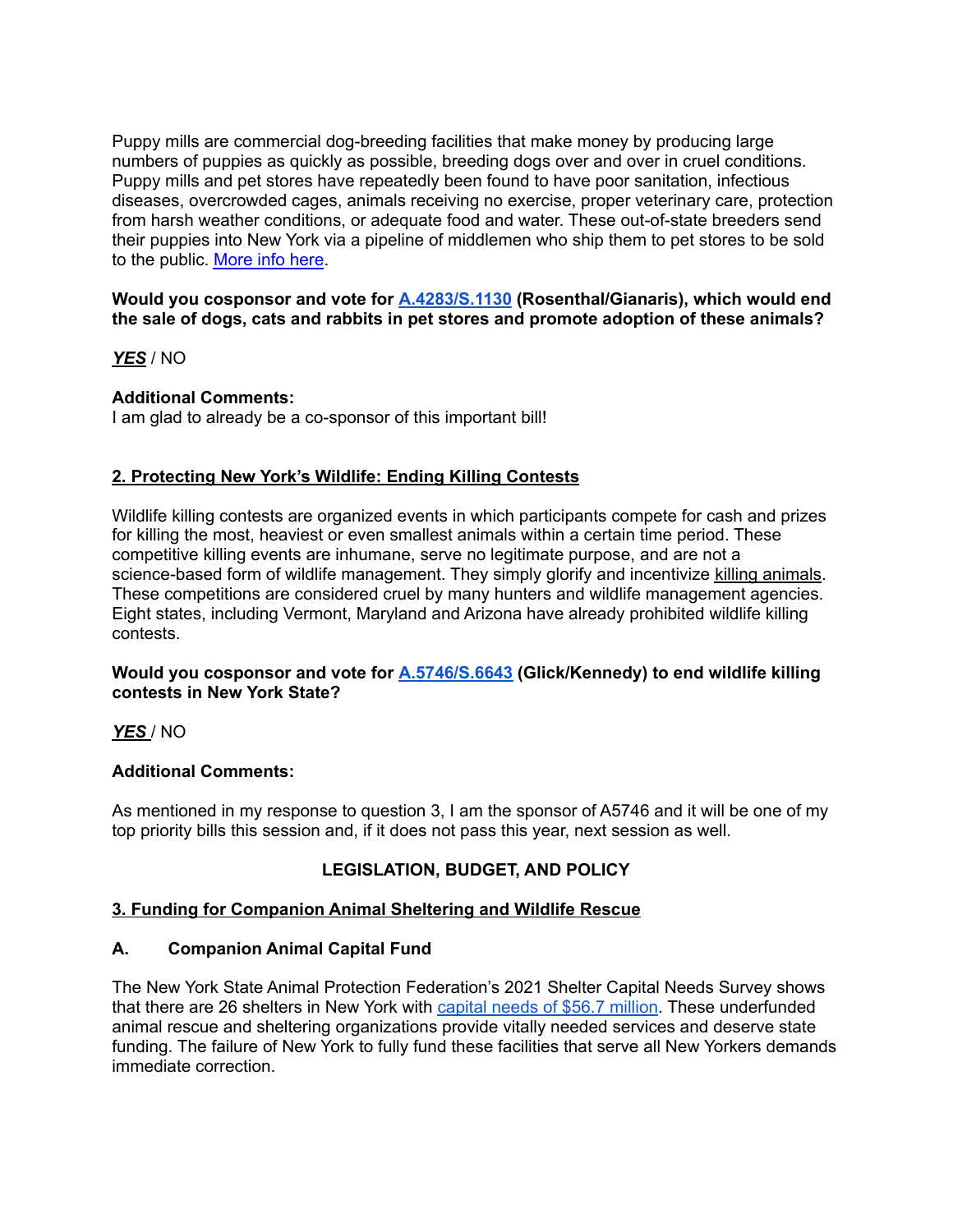### **Will you support adding \$5 million to the New York Companion Animal Capital Fund in each of the Assembly and Senate budget bills?**

# *YES* / NO

# **Additional Comments:**

New York desperately needs to increase state funds to animal shelters and other pro-animal organizations. I am proud to be a leading champion of this fund in Albany and will continue to advocate for greater funding during future budget processes.

# **B. Companion Animal Care Standards Act for Shelters and Rescues**

**Would you cosponsor and vote for A.6246-B/S.6870 (Paulin/Addabbo) which would recognize and define the full scope of animal sheltering and rescue operations in New York State, and set minimum standards and best practices for animal rescue?**

This legislation will:

- Require all personnel to have on-going training on the care of homeless companion animals.
- Require recordkeeping of animals, including their health and behavior.
- Ban dangerous and reckless methods of animal transport.

• Recognize the importance of foster care in animal sheltering, while requiring shelters and rescues to monitor and track all foster providers.

• Require all entities to have a clearly written management structure that defines staff authority, and reporting

hierarchy and responsibilities.

• Establish staffing requirements that are sufficient to feed each animal and clean their enclosures.

• Require that the number of animals housed will not exceed the number of humane housing units

available and that adequate socialization and exercise be provided.

## *YES* / NO

## **Additional Comments:**

## **C. Wildlife Rescue and Rehabilitation**

New York is home to an immense diversity of wildlife in need of protection. Currently there are only a few brick and mortar wildlife rehabilitation centers in New York State, such as the Wild Bird Fund in Manhattan. However, no state funding is provided to support wildlife rescue and rehabilitation in New York, so this immense burden falls on a small number of privately-funded centers and self-funded volunteer wildlife rehabilitators.

### **Would you support a funding initiative to expand New York State's capacity for wildlife rescue and rehabilitation?**

*YES* / NO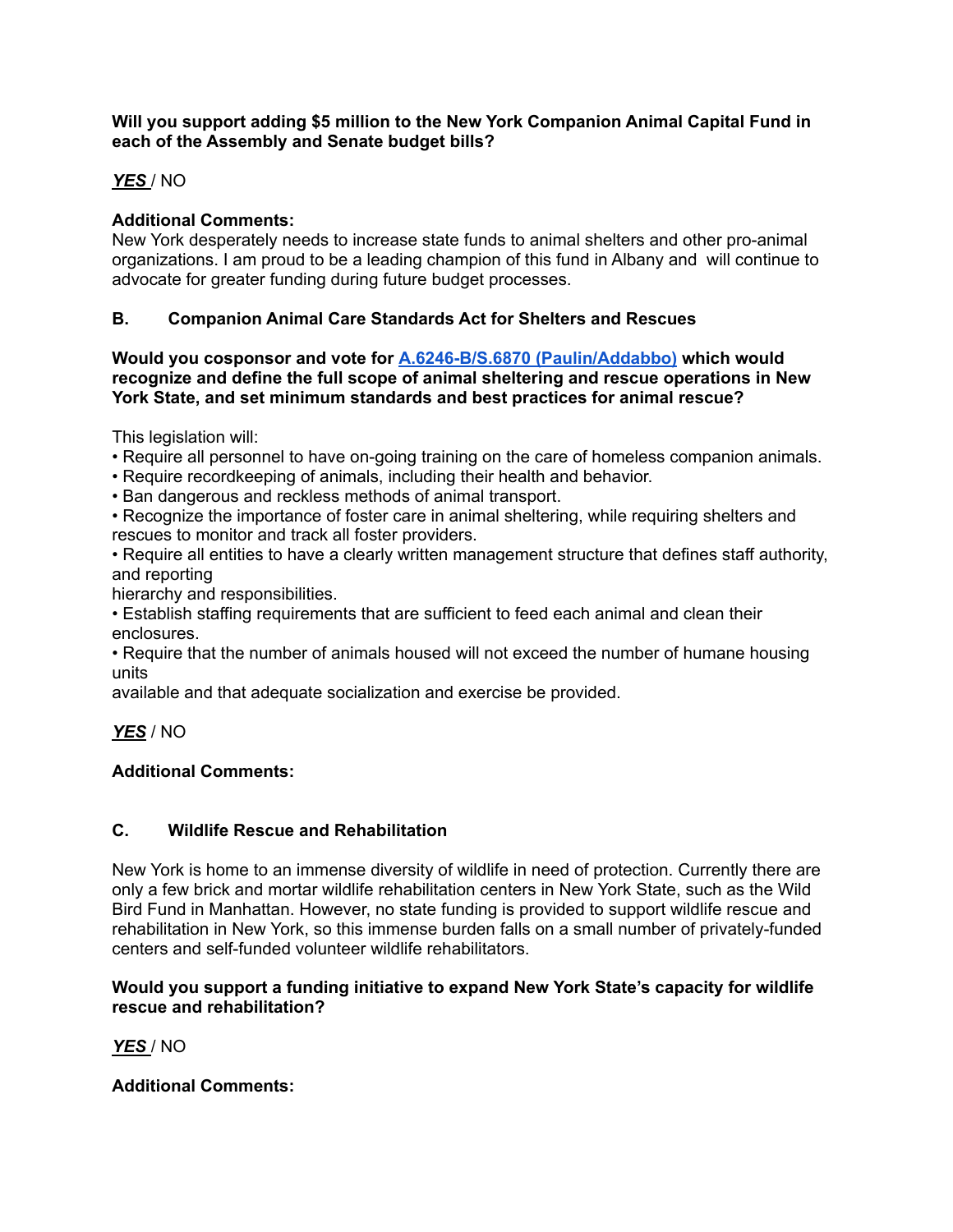Protecting New York state parks and the wildlife that reside there has always been a top concern for me in the legislature. I am a proud supporter of the Wild Bird Fund and will continue to push for funding for further wildlife rescue and rehabilitation initiatives.

## **4. Animals Used for Fashion: Fur**

Fur farms breed and confine animals in tiny, filthy cages where they suffer intense stress and unimaginable cruelty. They are beaten, bludgeoned, electrocuted, and skinned alive. Trapping animals in the wild is no better; animals are trapped in cruel leg hold vices where they can suffer for days in excruciating pain — starving until a trapper returns to shoot or bludgeon them to death. Coyotes often try to chew off their own legs to break free. Many other animals are unintentionally caught and killed in these traps, including household companion animals. California has enacted a ban on the sale of fur. Several countries such as Norway, Croatia, Czech Republic, Germany, Japan, and the U.K. have taken steps to close fur farms. The US House of Representatives has recently voted in favor of legislation to ban mink farming throughout the US. With public awareness and innovative alternatives on the rise, many popular designers have stopped using animal fur. There are ethical alternatives to fur which are not only stylish and warm but environmentally friendly. More info here.

### **Would you cosponsor and vote for A.703/S.5439 (Rosenthal/Brisport), that would ban the sale of new apparel products using real animal fur?**

### *YES* / NO

### **Additional Comments:**

I am proud to co-sponsor A703 and will work with AM Rosenthal to ensure it passes as quickly as possible. I have participated in demonstrations against fur use since before I was elected and am glad I am able to continue this work in the legislature.

## **5. Animal Testing**

Animal testing causes unnecessary pain and suffering; it is archaic, environmentally destructive, and falls short of stated aims of ensuring human and consumer safety.

#### **Would you cosponsor and vote for A.5653/S.4839 (Rosenthal/Biaggi) which would prohibit the manufacture or sale of cosmetics tested on animals?**

*YES* / NO

### **Additional Comments:**

## **6. Animals Used in Entertainment**

### **A. Rodeo Cruelty**

While New York State has limited the use of animals in circuses and other entertainment, rodeos have been left unregulated despite the display of similar, and in many cases, more egregious acts of cruelty. Rodeos typically include an event called "calf roping" where baby calves are shocked with electric prods, forcing them to run as soon as the holding chute opens, only to then be "clotheslined" with a rope and tied at the legs. Panicked calves are routinely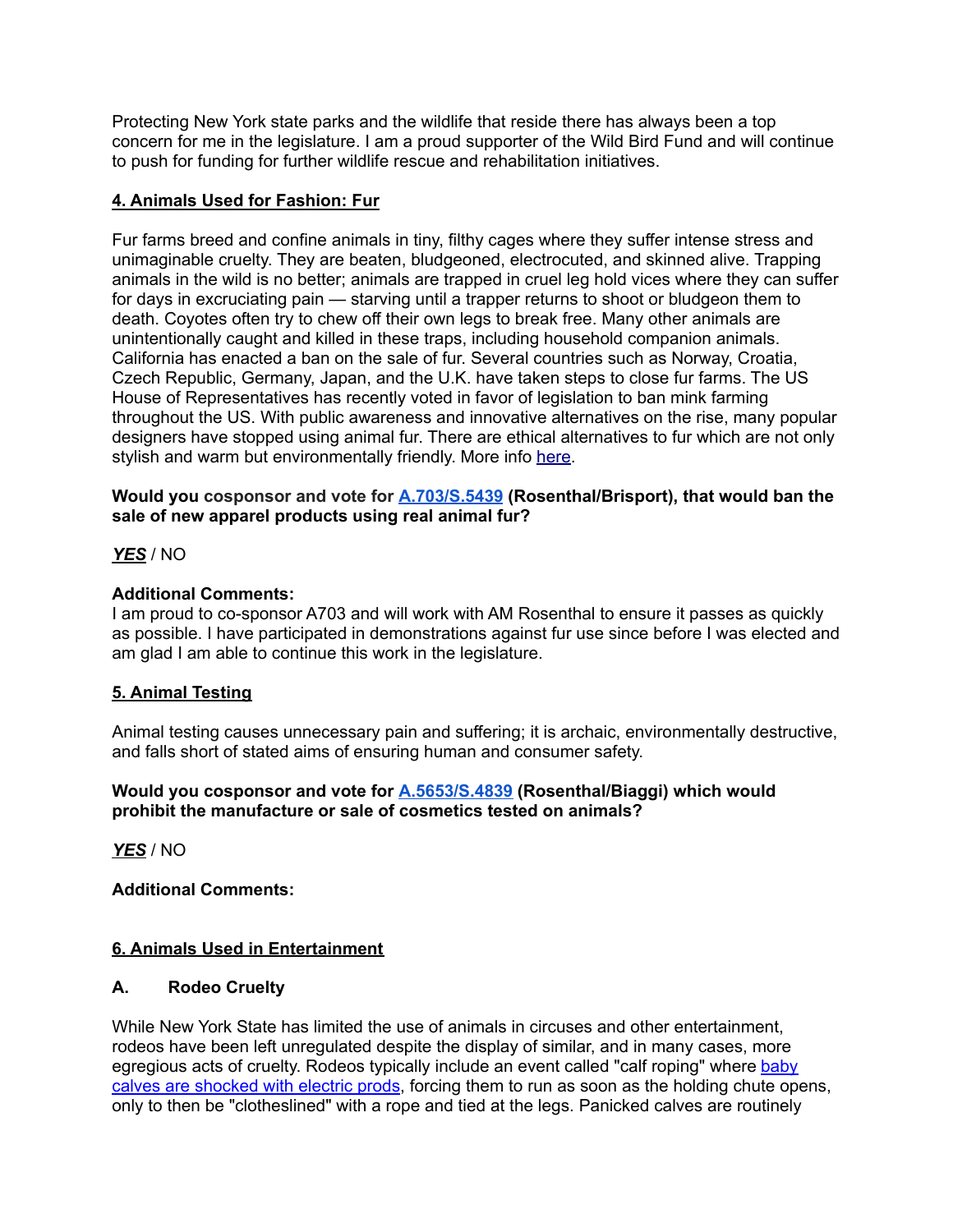injured or killed during these performances. Rodeos also continue to use flank straps or bucking straps, which are tightly fastened around the animal's abdomen and may be used with sharp-ened spurs to cause pain to the animal, which encourages them to buck more violently. Rodeos are responsible for causing death and serious injuries to countless animals for the sole purpose of entertainment and showmanship.

### *Would you cosponsor and vote for A.2124 (Rosenthal) which would prohibit these practices at rodeos?*

*YES* / NO

# **Additional Comments:**

# **B. Animal Circuses**

Circuses that use animals have been widely cited as a source of cruelty and exploitation for animals. Even if the basic levels of care and protection of the federal Animal Welfare Act are met, circuses force wild animals to languish in cages while traveling from performance to performance without ever having the opportunity to exercise natural behaviors. Time after time, circuses have been exposed for beating and whipping animals tying their limbs together to facilitate training, shocking them to ensure compliance, not providing adequate food, water and shelter, and other forms of cruelty.

**Would you cosponsor and vote for A.5542/S.4840 (Englebright/Biaggi) which would prohibit the NYS Department of Environmental Conservation from issuing permits or licenses that would authorize wild animals to appear in circuses?**

*YES* / NO

# **Additional Comments:**

# **C. Carriage Horses**

Advocates have long exposed the poor working and living conditions for horses used for NYC carriage rides. Despite some improvements implemented over the years, these horses are still forced to travel through NYC traffic to get to and from Central Park; they work long days sometimes in extreme weather - with blinders and uncomfortable mouth bits and no opportunity for daily turnout. For the past three decades, there have been countless catastrophic incidents and accidents involving NYC carriage horses, several of which have been captured on video by horrified pedestrians. Many carriage horses die on the streets of NYC or are sent to slaughter once they are unable to continue working.

**Would you cosponsor and vote for A.342 (Rosenthal) to ban horse carriages in New York City?**

*YES* / NO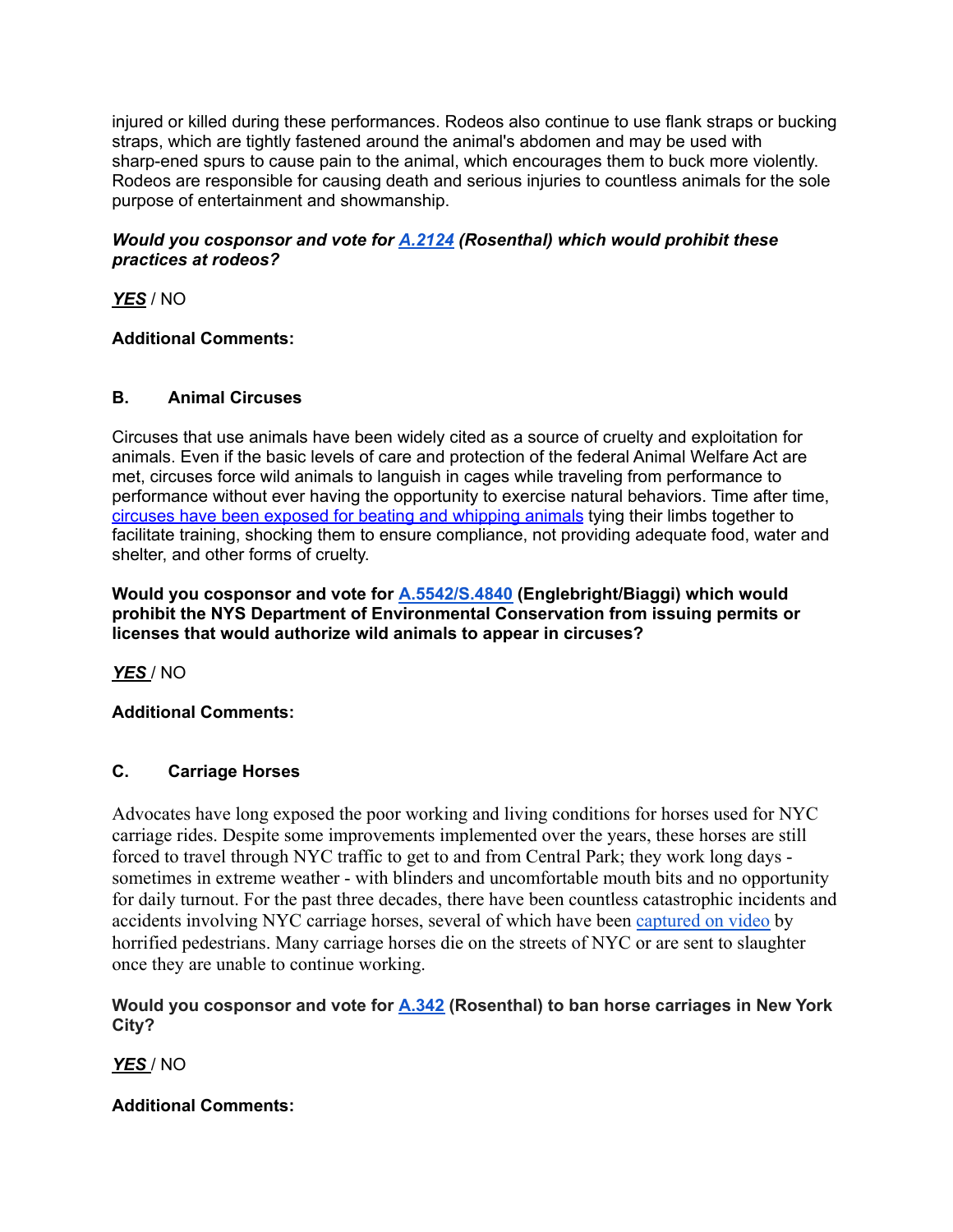Yes, this bill is a top priority for me as horse-drawn carriages are near ubiquitous in central park, just north of my district.

### **D. Horse Racing**

In recent years, attendance at horse racing venues in New York State has sharply declined in part because of the public's increasing disapproval of the cruelty within the industry, the doping scandals, and the high numbers of injuries and deaths. Despite horse racing's diminishing attraction, New York State continues to provide millions of dollars in subsidies each year to prop up the industry. Each year, approximately \$250 million in revenue generated by the state's casino industry is diverted to support the horse racing industry. This revenue would be better spent investing in essential public services statewide, such as providing additional funding to the cash-strapped human services sector, education of public school students, the worker protection fund, as well as economic development in communities where racing occurs. A 2021 Marist poll found that just 9% of New Yorkers support state subsidies of horse racing. As the horse racing industry continues to decline in popularity, it is time to reinvest these subsidies in areas that will truly help New Yorkers.

**Would you cosponsor and vote for A.8468 (Rosenthal), which would redirect subsidies for horse racing to education and to the residents of New York, and A.7745/S.7260 (Rosenthal/Salazar) which would end the unfair tax exemptions for the owners of racehorses.**

*YES* / NO

**Additional Comments:**

### **E. Zoos**

Psychoactive drugs have been utilized on animals in captivity for a variety of issues. The use of these drugs on animals have obvious negative implications on their behavioral health despite the justifications offered by zookeepers. In June 2021, it was reported that Johari, a female gorilla was dosed with Prozac to facilitate a male gorilla to mate with her.

**Would you cosponsor and vote for A.8177/S.7284 (Gonzalez-Rojas/Brisport), also known as Johari's Law, which would prohibit zoos from giving psychoactive drugs to an animal in order to facilitate procreation.**

*YES* / NO

### **Additional Comments:**

## **4. Animals Used for Experimentation: School Hatching Projects**

Principals and school teachers should end the use of bird-hatching projects and replace them with learning activities that teach life processes without the use of live animals. Classroom incubation and hatching projects of baby chicks and ducks are cruel and lead to the abandonment and death of countless young birds each year. There are rarely plans for the mother birds once the eggs develop and the cute baby birds mature. The hatching-project birds,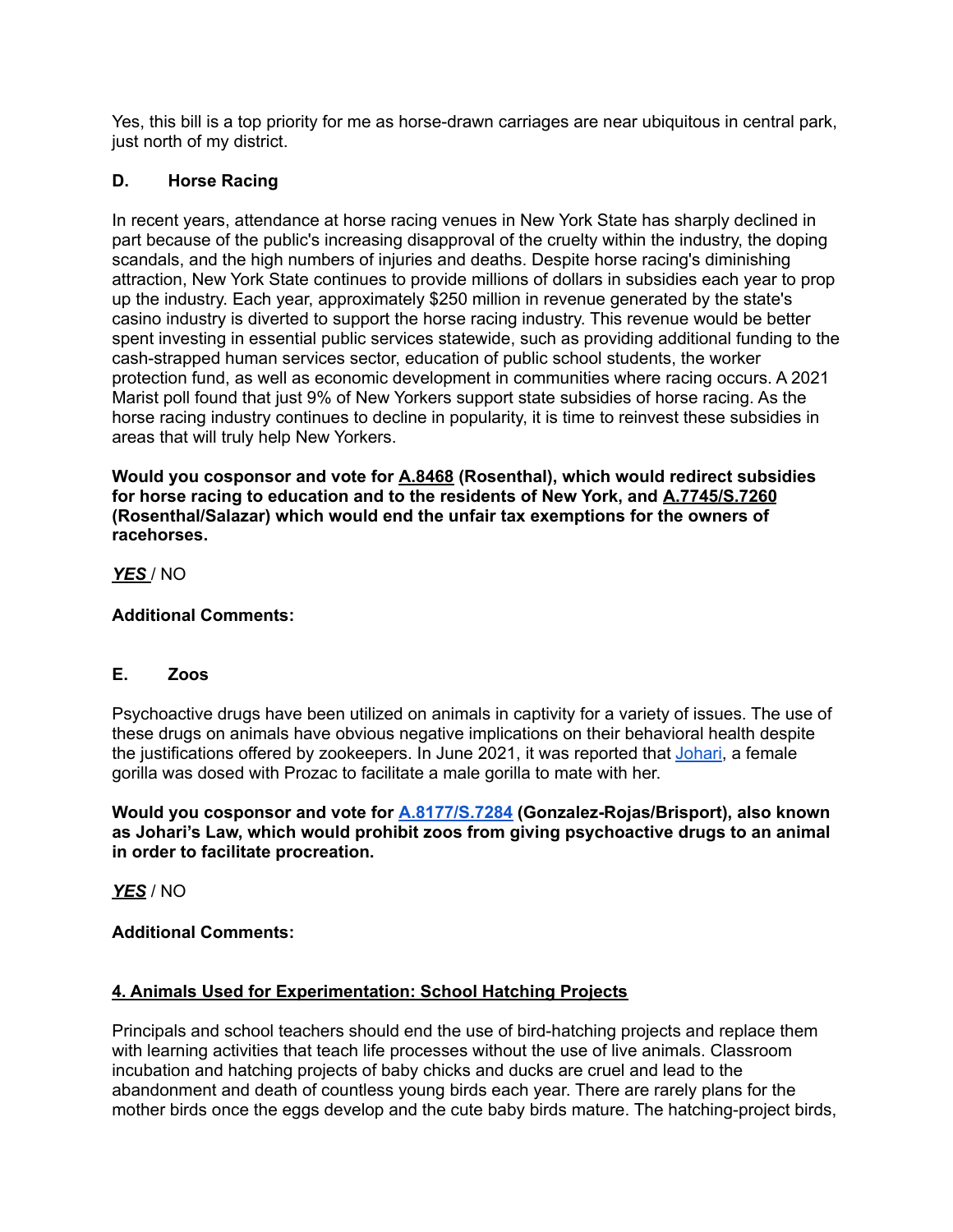first deprived of a mother hen, are then routinely abandoned in city parks where they cannot survive on their own or dumped at already overburdened local animal shelters and rescues filled with unwanted animals. Hatching projects foster the belief that animals are disposable objects when they are living creatures requiring lifetime care and commitment. Educational and compassionate alternatives have been developed by the United Federation of Teachers (UFT), HEART, and humane educators. More information can be found here and here.

**Would you cosponsor and vote for A.142 (Rosenthal) that would prohibit schools from using eggs, live baby chickens and ducks for classroom projects?**

*For Senate candidates: Would you introduce or cosponsor a senate version of A.142 that would prohibit schools from using eggs, live baby chickens and ducks for classroom projects?*

*YES* / NO

**Additional Comments:**

## **5. Food and Farming Practices**

**A. Vegan Food in Schools**

**Would you cosponsor and vote for A.301/S.1726 (Gottfried/Hoylman) which would require schools to offer plant-based food options?**

*YES* / NO

### **Additional Comments:**

Providing a plant based option at public schools would go a long way towards decreasing the suffering of farm animals, and creating healthier diets for our state's children.

### **B. Climate-Friendly Purchasing**

The food and agriculture sector accounts for approximately one quarter to one third of global greenhouse gas emissions. Research shows that we will not meet important climate goals without shifting to a more sustainable food and agriculture system. Reducing food waste and shifting procurement to plant-forward foods are high-impact climate solutions that will decrease the state's emissions. Shifting food procurement is also a cost-effective climate strategy. New York has a history of using procurement to reflect our environmental and social values. Under the GreenNY program, the state is committed to environmentally preferable purchasing of electronics and appliances, energy sourcing, transportation equipment, and more.

**Would you cosponsor and vote for A.6241/S.740 (Fahy/Biaggi) which would establish a methodology for state agencies to estimate, to the extent practicable, the greenhouse gas emissions that occur through the life cycle of all food and beverages purchased by state agencies, including third-party vendors that provide food on their behalf?**

*YES* / NO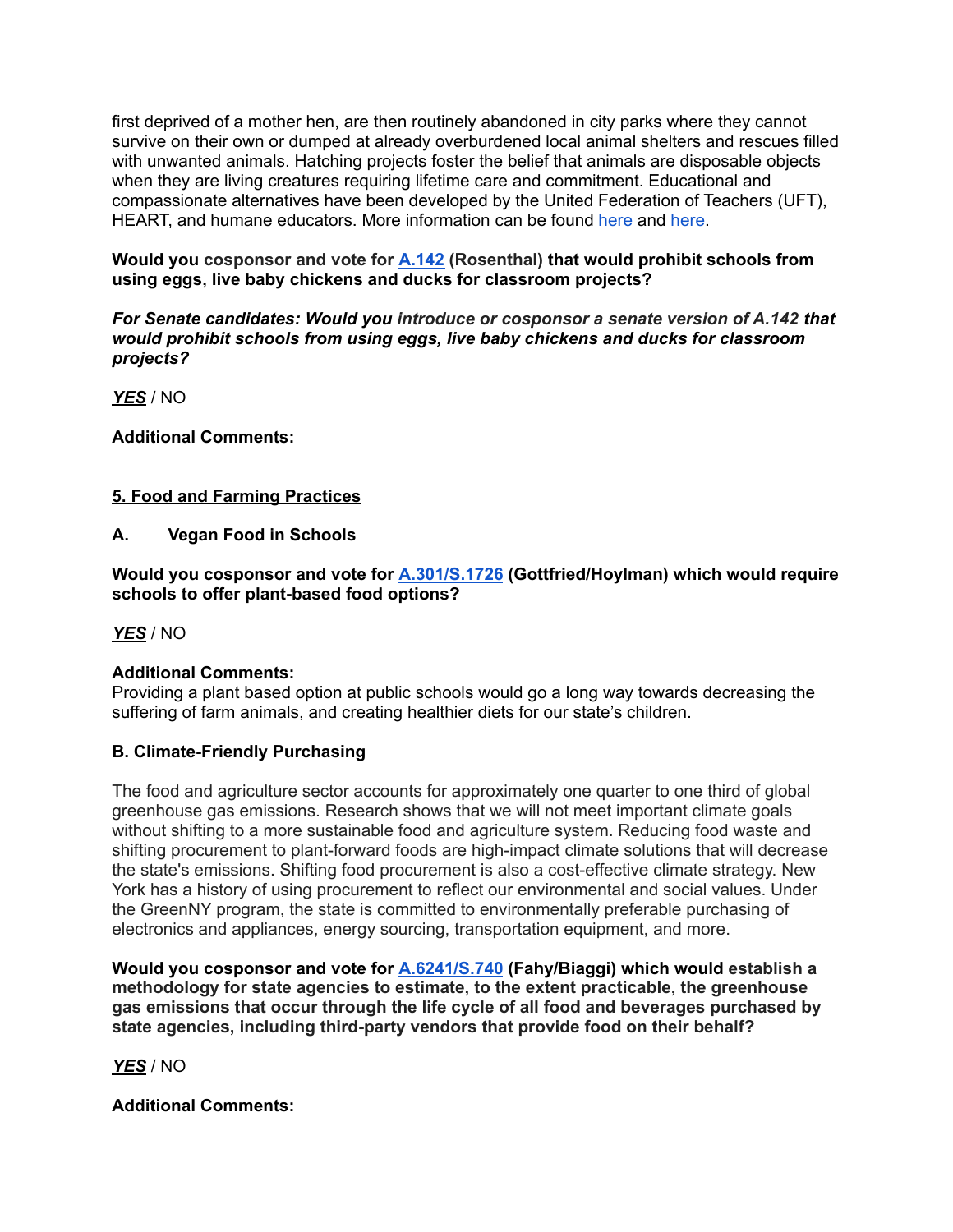### **C. Dairy Subsidies and transition to plant-based suppliers in New York State**

Milk and other dairy products are top agricultural products in New York State, but demand for and sales of dairy products in New York and the U.S. have dropped precipitously in recent years, while sales of non-dairy milks have substantially grown. This change comes as more research and information illuminate the harmful effects of dairy on adult and children's health, the environment and animal welfare. Regardless of the quality of individual animal care offered by a given farm, dairy production necessarily involves farmers taking newborn calves from their mothers who bellow and chase after them. Instead of a mother's milk going to her babies, her calves are taken to veal farms where they are kept isolated in row upon row of small plastic huts to prevent movement and soften their muscles into atrophy. Perhaps worst of all, forcibly impregnating, tail docking, and beating downed cows are standard practices on NY dairy farms. Former dairy companies like long-time New York producers like Elmhurst Dairy are making the switch to non-dairy products. New York-based companies are offering healthy plant-based foods, yet every year taxpayers are subsidizing New York's dairies with as much as \$60 million in credits.

#### **Would you support reducing and redirecting the massive financial subsidies that New York provides the dairy industry, and reallocating this to support plant-based local farming initiatives?**

#### *YES* / NO

### **Additional Comments:**

New York currently offers subsidies and tax breaks to a number of harmful industries, the dairy industry included. Redirecting these funds towards local, plant-based initiatives is a far better use of state resources.

### **B. Farming Practices**

There are more than 600 factory farms in New York State that intensively confine animals and engage in heinously cruel practices such as castration of pigs, cows, and other mammals without painkillers; "debeaking" or "beak cutting" of chickens and turkeys without painkillers; and confinement of egg-laying hens in battery cages, baby cows in veal crates, and pigs in gestation crates. Factory farms are degrading the environment and poisoning our communities.

There are also 80+ slaughterhouses and live animal markets throughout the five boroughs of NYC, more than any other U.S. city. Experts have stated that these facilities in New York are no different than the live animal markets abroad where COVID-19 started. In addition to brutally cruel treatment of the animals (tiny cages, no vet care, severely limited food and water), these storefront facilities pose a significant health and safety hazard to the community and severely impact the neighborhood residents' quality of life. Blood, feces, urine, dismembered body parts, and feathers are routinely found on public sidewalks and streets. They are also a breeding ground for infectious diseases — avian flu has been found in several NYC live animal markets and many are located close to schools and playgrounds. Additionally, when large animals such as cows, bulls, and goats escape (as routinely happens, including during transport), it puts us all in danger and has even caused a multi-hour traffic jam on the Verrazano Bridge. Sometimes these animals are allowed to be rescued by a farm animal sanctuary but most often they are killed.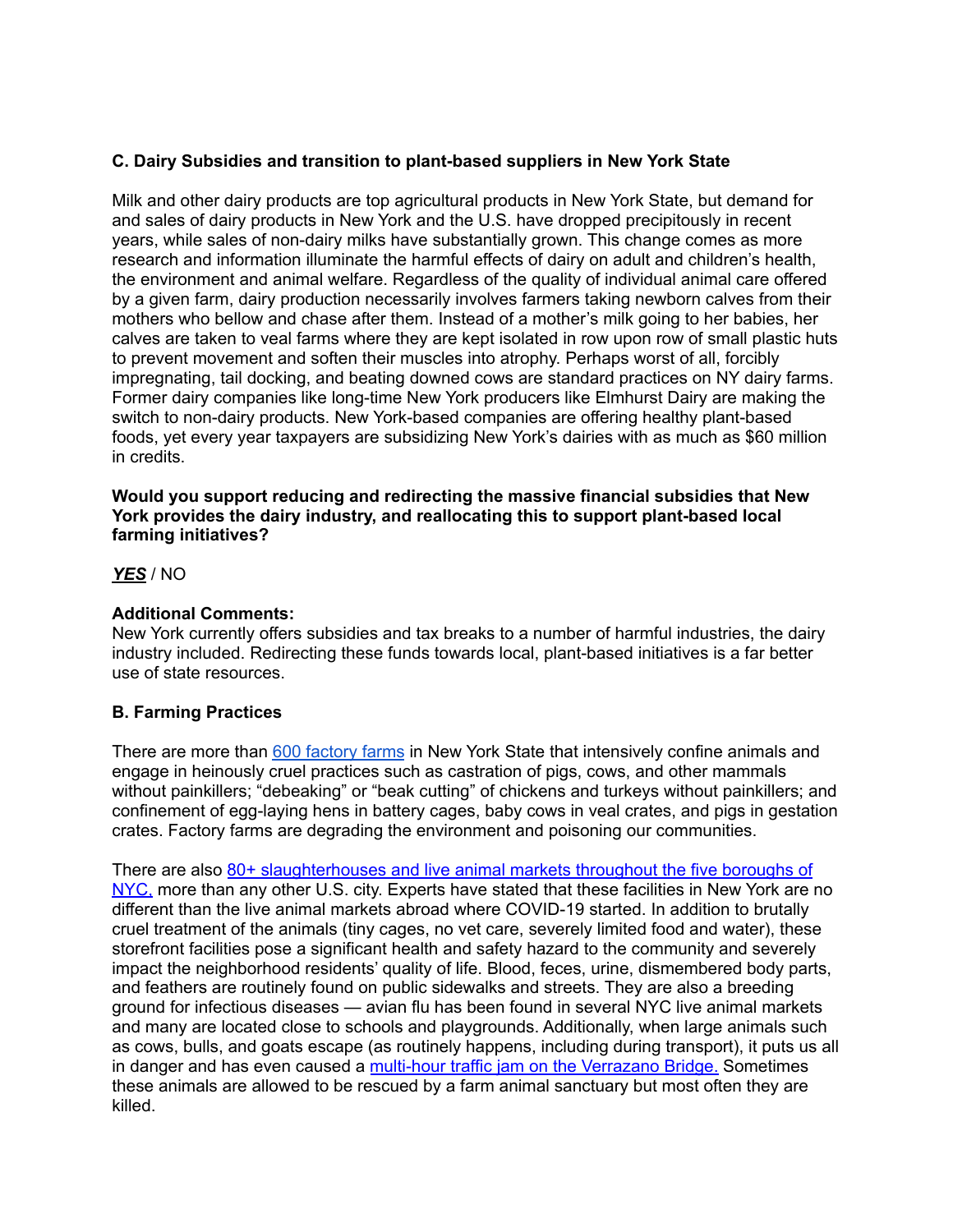**Especially in light of pandemics that originate from crowded, unsanitary live animal markets, would you support a permanent ban on the operation of all factory farms? Would you support legislation A.10399/S.8291 (Rosenthal/Sepulveda) that would regulate the operation of live animal markets in New York City?**

*YES* / NO

**Additional Comments:**

**Would you cosponsor and vote for legislation to ban confining animals and other cruel practices such as (a) castration of pigs, cows, and other mammals without painkillers, (b) "debeaking" or "beak cutting" of chickens and turkeys without painkillers, (c) confinement of egg-laying hens in battery cages, (d) confinement of baby cows in veal crates, and (e) confinement of pigs in gestation crates?**

*YES* / NO

**Additional Comments:**

**Would you cosponsor, support and vote for legislation S.7592/A.1301 (Brisport/Rosenthal) to require that any animal who escapes a slaughterhouse or transport vehicle be released to an animal sanctuary or other rescue, and require the owner of the facility from which the animals escaped to reimburse any associated costs?**

*YES* / NO

**Additional Comments:**

### **8. Legal Rights for Animals**

In 2018, in a decision denying a habeas corpus claim brought on behalf of two chimpanzees kept for decades in small cages inside of a warehouse, Justice Eugene M. Fahey of the New York Court of Appeals issued a concurring opinion stating the following:

"To treat a chimpanzee as if he or she had no right to liberty protected by habeas corpus is to regard the chimpanzee as entirely lacking independent worth, as a mere resource for human use, a thing the value of which consists exclusively in its usefulness to others…. While it may be arguable that a chimpanzee is not a "person," there is no doubt that it is not merely a thing.

**Do you believe that animals should have an individual legal right to bodily liberty, and if so, would you support legislation that establishes such a right?**

*YES* / NO